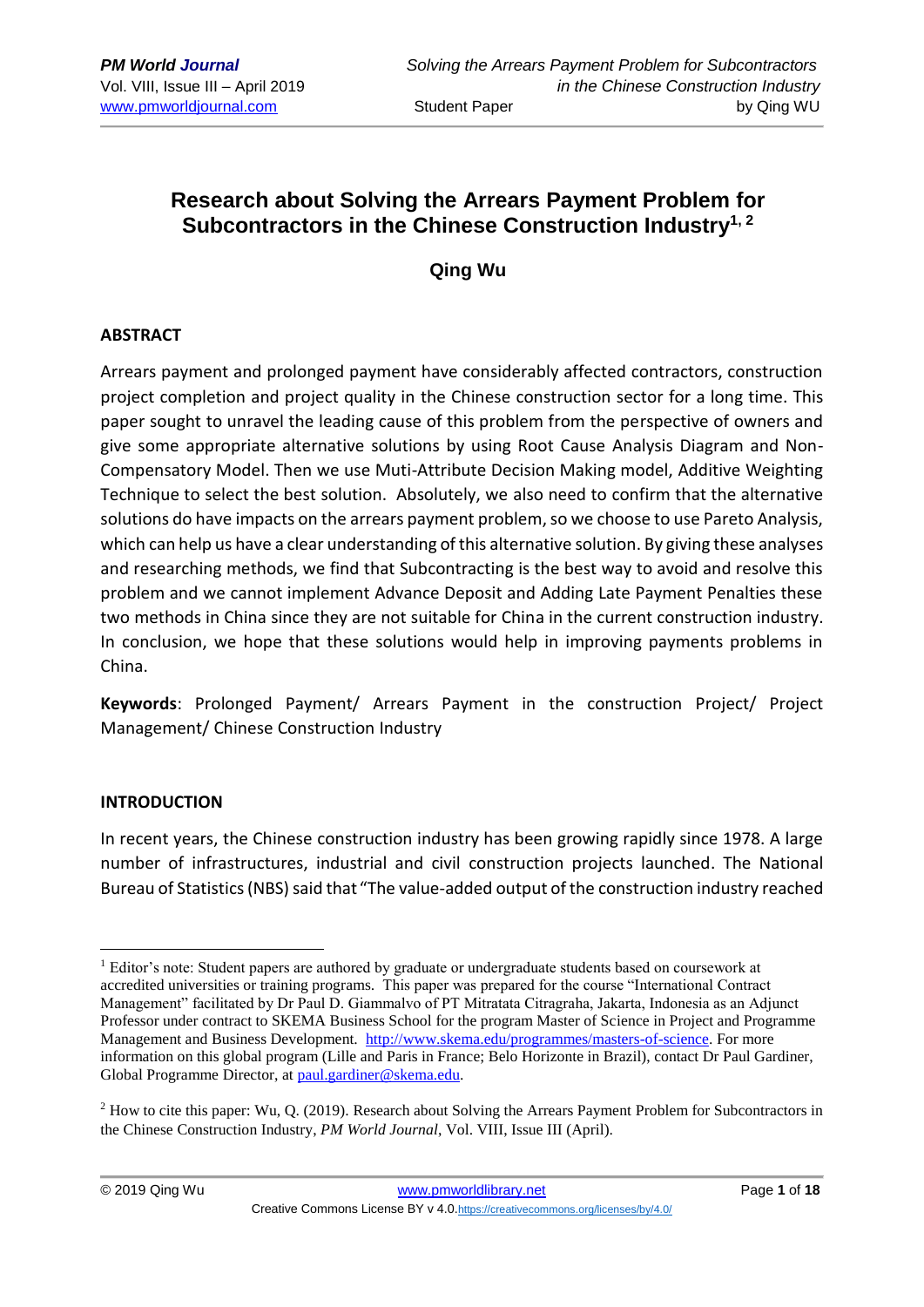5.57 trillion yuan (about 816.6 billion U.S. dollars) in 2017"<sup>3</sup>. However, due to the imperfect legal system in the construction industry and weak regulatory measures, the the construction market was once seriously confused. Therefore, there are many problems raising in the Chinese the construction industry. Arrears payment & prolonged payment delays is one of the most serious one. As the report said that "Many reports have documented the massive scale of withheld wages and lack of payment. A 10,000 questionnaire survey by Little Bird, a Chinese labor NGO, concluded that over 75% of the construction workers received, or expected to receive, salaries less frequent than half-yearly. Most hoped to get paid eventually by year-end, despite legislation stipulating that salary must be paid on monthly basis"<sup>4</sup>. Laws and legislation cannot mitigate this situation since some government units are substantially involved in this unethical practice. As reported" Huang" (2004) the vice minister of the MOC, pointed out that 36.7% payment arrears were generated from the projects that were funded directly or indirectly by the government."<sup>5</sup>Therefore, increasing payment issues have attracted much more attention.

Why arrears payment and prolonged payment problem are so serious in the Chinese the construction industry? As the report said that" the State Council provided an official interpretation in November 2003, there are five main reasons printed out" 6 . These are the deficiency of the credit system and legal system, unfair market environment, looseness implementing regulations, imbalance of the construction market, and local governments initiating projects without sufficient funding arrangement.

Indeed, besides the reasons mentioned above, in the construction project management, project owner and contractor also are responsible for this problem. For example, in China, because of extensive market competition, some contractors will promise that they can advance part of the payment in order to successfully bid. In this case, most owners will agree with this such decision. However, at the end of the project, owners will take advantage of contractors' weakness risk awareness for arrears payment. Besides, some project owners are blindly launched without sufficient funds and financing channels, which directly lead that employees cannot receive their wages.

<sup>6</sup> Wu, J, Kumaraswamy, M, M.ASCE, Gary Soo. Payment problems and regulatory responses in the construction industry. Retrieved from:

https://www.academia.edu/3690284/Payment\_problems\_and\_regulatory\_responses\_in\_the\_the [construction\\_industry](https://www.academia.edu/3690284/Payment_problems_and_regulatory_responses_in_the_the%20construction_industry)

<sup>&</sup>lt;u>.</u> <sup>3</sup> Yi, Y. (2018, September). China's the construction industry on rapid growth since 1978. Retrieved from: [http://www.xinhuanet.com/english/2018-09/09/c\\_137455844.htm](http://www.xinhuanet.com/english/2018-09/09/c_137455844.htm)

<sup>4</sup> Bengten, P. (2018, February). Hidden in plain sight: forced labor constructing China. Retrieved from: [https://www.opendemocracy.net/beyondslavery/peter-bengsten/hidden-in-plain-sight-forced-labor-constructing](https://www.opendemocracy.net/beyondslavery/peter-bengsten/hidden-in-plain-sight-forced-labour-constructing-china)[china](https://www.opendemocracy.net/beyondslavery/peter-bengsten/hidden-in-plain-sight-forced-labour-constructing-china)

<sup>&</sup>lt;sup>5</sup> Wu, J. Payment problems and regulatory responses in the construction industry. Retrieved from: [https://www.academia.edu/3690284/Payment\\_problems\\_and\\_regulatory\\_responses\\_in\\_the\\_the construction\\_industry](https://www.academia.edu/3690284/Payment_problems_and_regulatory_responses_in_the_construction_industry)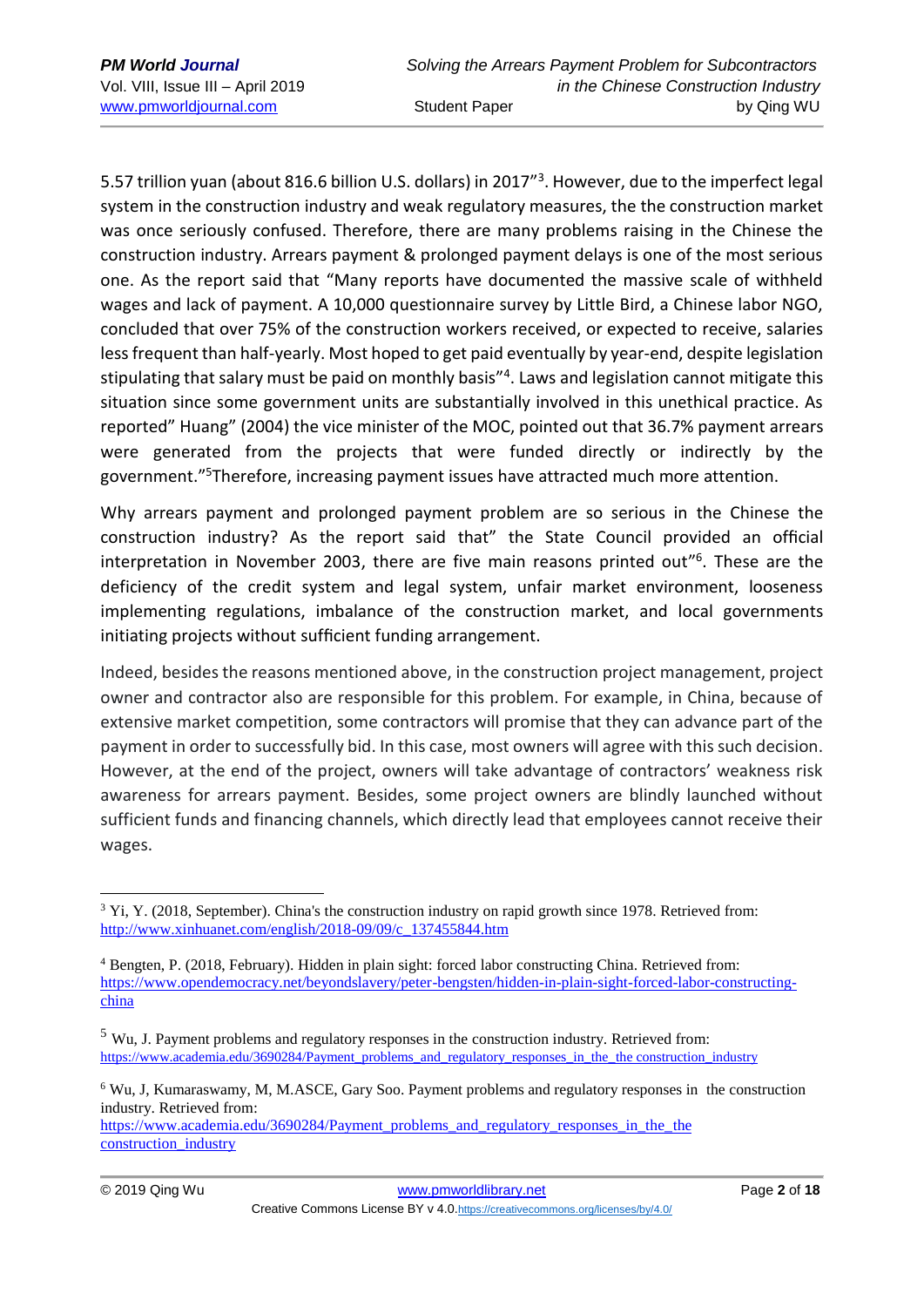

*Figure 1 Root Cause analysis Why Payment is Late in China<sup>7</sup>*

By the end of this paper, we would be able to understand:

- ⚫ The leading causes for arrears payment and prolonged payment problem
- ⚫ The possible ways which can be implemented to reduce the frequency of this phenomenon in projects.
- ⚫ This paper focuses on analyzing project owners' duty and responsibility for this problem.

### **METHODOLOGY**

### **Step 1: Summarize**

As introduced, the main purpose of this paper is to solve the arrears payment problem in the Chinese the construction industry by focusing on the project owner's duties and responsibilities. In order to analyze feasible alternatives, firstly, we need to identify that the major responsibilities of the owner are the deficiency of credit system, public/ quasi-public projects and unreasonable demand for advancing funds.

⚫ Project owner's deficiency of credit system, in particular the loopholes in the credit mortgage system.

<u>.</u>

<sup>&</sup>lt;sup>7</sup> By Author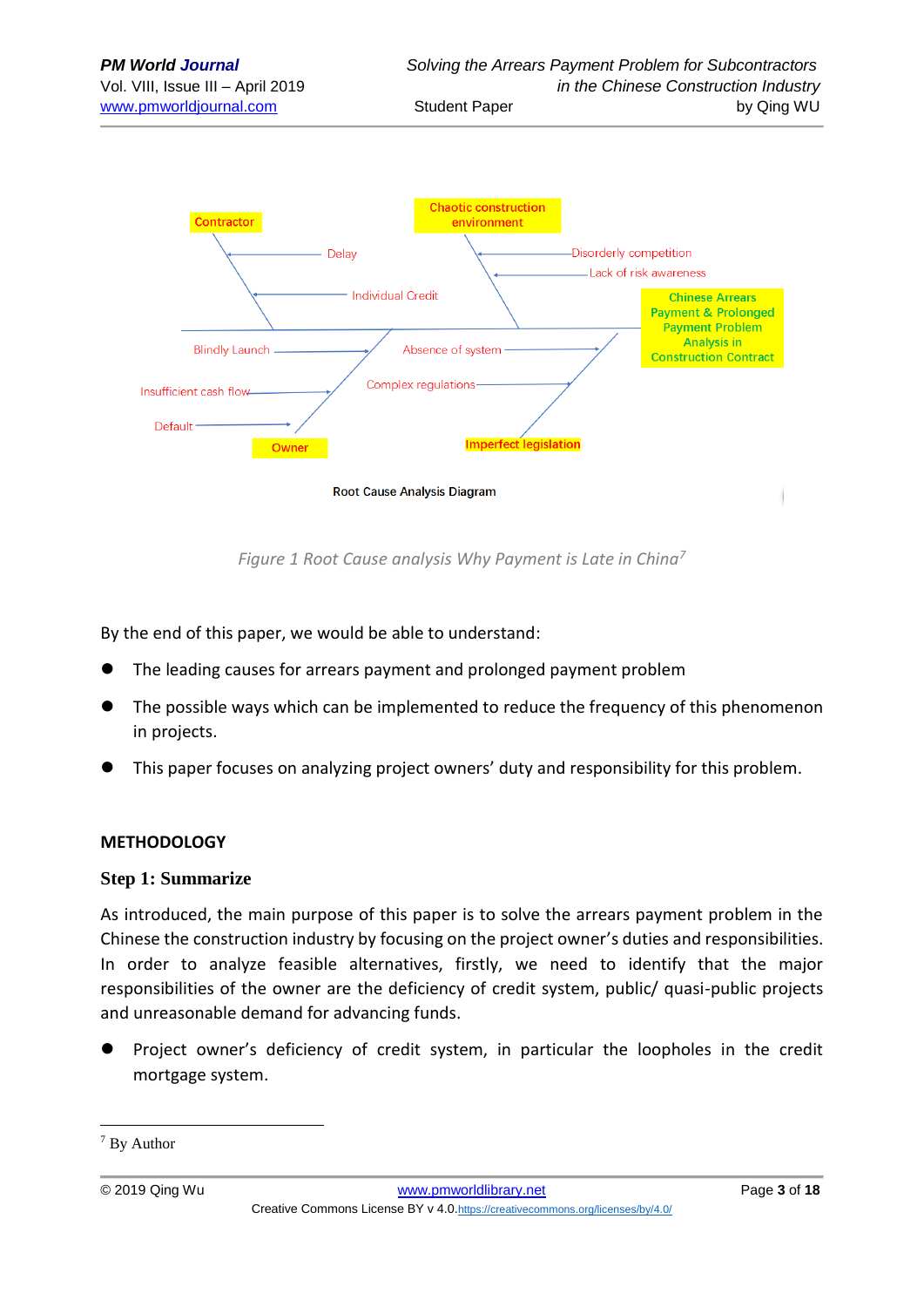The credit system is still in its initial stage of development, not to mention establishing a credit system for owners, in China. Some owners did not pay the workers without proper reasons. Even so, there is no credit "stain" being recorded on file, which actually encourages an unethical and illegal practice in this industry for default, or considerably delaying what is already due.

Loopholes in the credit mortgage system indeed exist. In article 199 of Real Right Law of the People's Republic of China state that: "where a property is mortgaged to two or more oblige concurrently, the cash generated from the caution or sale of the mortgaged property shall be applied to paying debts in a particular manner."<sup>8</sup> Some owners took advantage of this article and mortgaged an on-going commercial project by three times to get funds. Due to lack of any supervision for the funds, it is not surprised that some funds are used in another project. When a client faced financial strain, payment problem arose.

- ⚫ Blindly launch, especially happening when the owner is local government. It is not surprising that some key public project owners may use their status to default on payments. As we mentioned before, a large proportion of this payment problem originated from public/quasipublic projects.
- ⚫ Unreasonable demand for advancing funds. Because of intensive market competition, some contractors have to promise owners to advance part of the project's funds to obtain the bid. However, once problems arose during the construction process, owners would use it as an excuse to delay payment.

These three issues together have led to the big problem of arrears payment and default, however, through the research and analysis, we have found that three questions are interrelated. Thereby, the following alternative solutions are aiming at the big problem.

### **Step 2: Identification of alternative solutions**

**1.** Offering Cash Discount: this alternative solution is beneficial for both parties( owner and contractor), since "everyone loves an incentive, and if you offer customers a discount if they pay their bills ahead of time, you're creating a win/win situation for both of you. Getting the cash in early helps your cash flow, of course"<sup>9</sup>. Therefore, if contractors are willing to provide discounts to owners, it can help them receive their wages.

<sup>1</sup> <sup>8</sup> Hou, J. (2012, October). Real Right Law of People's Republic of China. Retrieved from: <https://wenku.baidu.com/view/648354fd0242a8956bece4b6.html?pn=50>

<sup>9</sup> Dan, M. (2018, January). 10 Ways to Improve Cash Flow. Retrieved from: <https://www.investopedia.com/articles/personal-finance/061215/10-ways-improve-cash-flow.asp>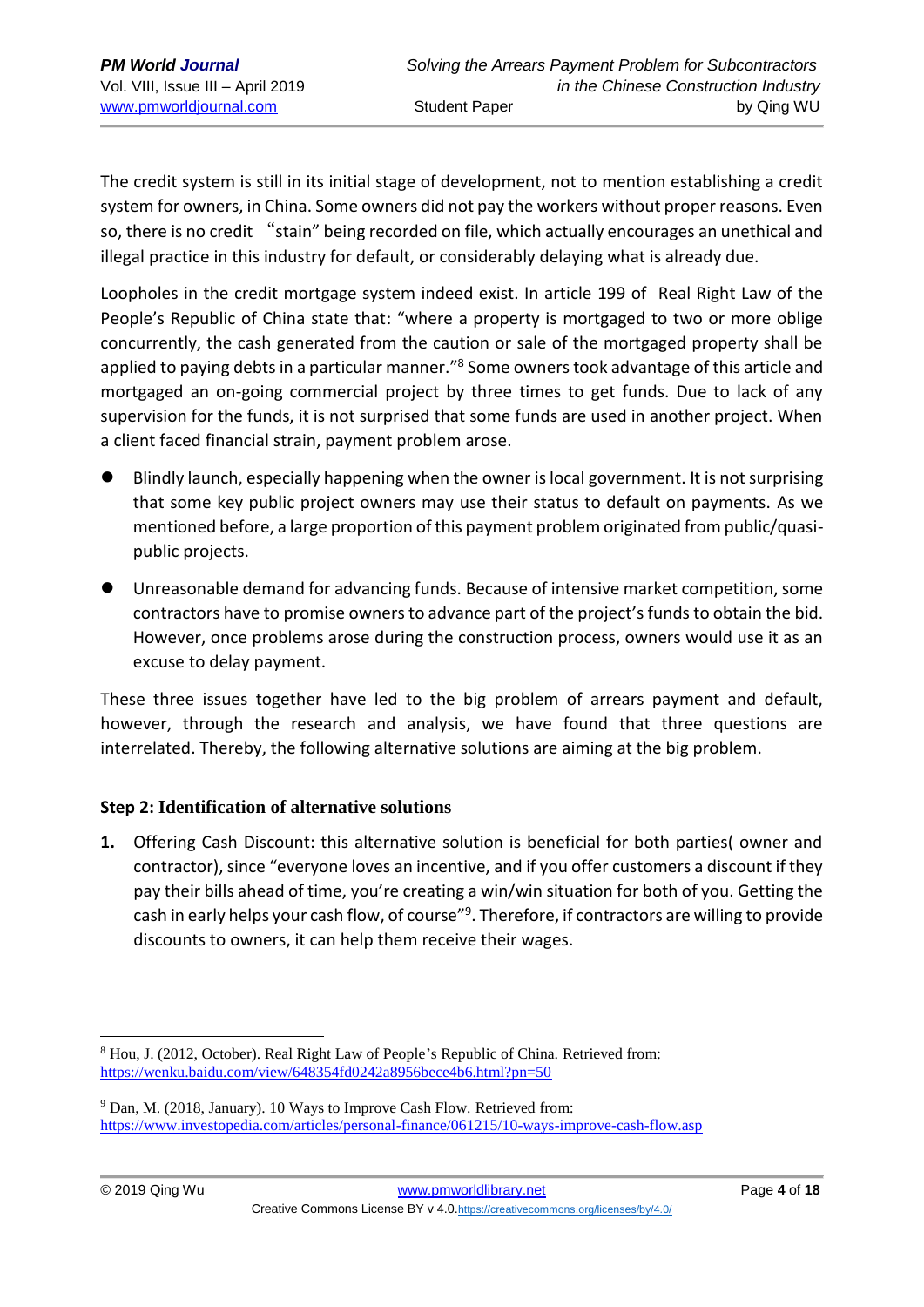- **2.** Adding Late Payment Penalties: due to frequent arrears payment in the construction industry, this alternative provides the most basic guarantee for the contractor. "If your business has provided goods or services to a customer and you haven't received their payment by the agreed deadline, you are entitled to receive interest and compensation on the payment you're owed."<sup>10</sup>
- **3.** Rent or Leasing vs Purchasing Equipment: compared to purchasing equipment, renting equipment seems more beneficial to contractors and owners in terms of cutting costs and guaranteeing cash flows. Because "unless your company is flush with cash, you're going to want to maintain a cash stream for day-to-day operations. By leasing, you pay in small increments, which helps improve cash flow"<sup>11</sup>. So, owners can encourage contractors to use this method.
- **4.** Advance deposit: this alternative is perfectly suitable for the construction industry, since "Companies whose product or service requires substantial cash or effort before they deliver are good candidates for asking clients for a deposit or milestone payment<sup>"12</sup>. Actually, this solution is just at the opposite of the current situation in the Chinese construction industry since it is common to see that contractors promise to advance funding by themselves at the beginning of the project in order to get the bid. Such a situation is exactly one of the reasons of payment problem. Thereby, successfully implementing this solution may have a big influence on contractors and project management.
- **5.** Just in time Deliveries: just in time management is "a supply chain management system designed to reduce carrying costs to a minimum."<sup>13</sup> This method can be used by contractors to manage their equipment and deliveries as precisely as possible, which can help them reduce costs and meet the owner's requirements. Consequently, the project can be carried out on time. Thereby, owners should encourage contractors to use such a management method to reduce loose for both parties.

<sup>13</sup> Just-In-Time Delivery. Retrieved from:

<https://financial-dictionary.thefreedictionary.com/Just-In-Time+Delivery>

<sup>&</sup>lt;u>.</u> <sup>10</sup> European Union. (2018, September). Late payment. Retrieved from: [https://europa.eu/youreurope/business/finance-funding/making-receiving-payments/late-payment/index\\_en.htm](https://europa.eu/youreurope/business/finance-funding/making-receiving-payments/late-payment/index_en.htm)

<sup>&</sup>lt;sup>11</sup> Dan, M. (2018, January). 10 Ways to Improve Cash Flow. Retrieved from: <https://www.investopedia.com/articles/personal-finance/061215/10-ways-improve-cash-flow.asp>

<sup>&</sup>lt;sup>12</sup> Firm of Future Team. Retrieved from: <https://www.firmofthefuture.com/content/10-effective-cash-flow-management-strategies-for-small-businesses/>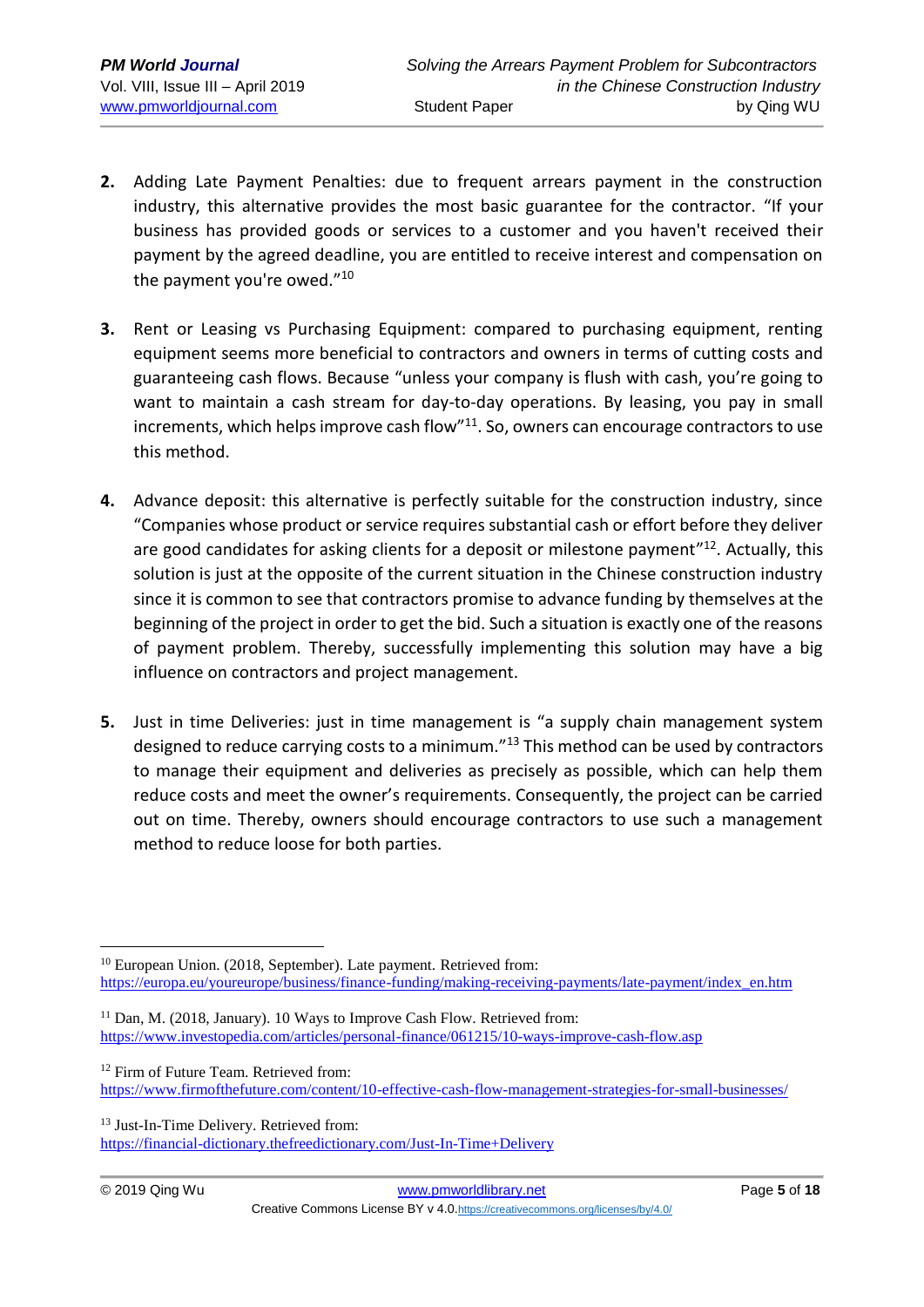- **6.** Subcontracting: These days subcontracting is not unusual in the construction industry. This solution can help the main contractor reduce the costs to a large extent. Hence, the main contractors are able to pay for subcontractors.
- **7.** Risk management: "The lack of knowledge retention and communication has always been a serious problem for the construction industry."<sup>14</sup> This alternative help both parties to pay more attention before starting the project and also during the construction process. Also, Correct risk management can "Implements responses to risks within the limits of own responsibility, and address any implications for the future, implementing the change control process where relevant."<sup>15</sup> This is an important issue for controlling projects, especially for construction projects, since there are many change orders during the construction process.
- **8.** Establish clear supervision regulations and laws: this alternative contributes to "Further provisions and requirements for the use and supervision of the borrower's funds to prevent credit funds from being used for other purposes"<sup>16</sup>. Apart from this, the Chinese government has launched a specific law in terms of advancement of funds. The law named <Notice on strictly prohibiting the capital contracting projects> identifies the nature of capital contracting and prohibits this conduct. This solution has solved the problem caused by the advance payment of the project to a certain extent and guaranteed the construction project is legal.

To analyse and assess these alternative solutions, now we can deduce the attributes which can help us to rank these solutions and find the best one and the worst one. The following attributes are decided according to the current situation of the Chinese construction industry.

Feasibility: this attribute comes to the first that we need to consider since we need to take into account the current situation of the development of China's the construction industry, culture,

<sup>14</sup> Junying, L; Binggaung, L; Binshan, L; Van, N.(2007, April). Key issues and challenges of risk management and insurance in China's the construction industry: An empirical study. Retrieved from: [https://www.researchgate.net/publication/220672074\\_Key\\_issues\\_and\\_challenges\\_of\\_risk\\_management\\_and\\_insur](https://www.researchgate.net/publication/220672074_Key_issues_and_challenges_of_risk_management_and_insurance_in_China) ance in China's the construction industry An empirical study

<sup>15</sup> APM- Association for Project Management. Retrieved from: <https://www.apm.org.uk/resources/find-a-resource/competence-framework/>

<sup>&</sup>lt;sup>16</sup> Menghan, S. (2012, January). Problems and Risk Prevention in the Evaluation of the construction Project Mortgage. Retrieved from: [https://translate.google.cn/#zh-](https://translate.google.cn/#zh-CN/en/%E5%9C%A8%E5%BB%BA%E5%B7%A5%E7%A8%8B%E6%8A%B5%E6%8A%BC%E8%AF%84%E4%BC%B0%E4%B8%AD%E5%AD%98%E5%9C%A8%E7%9A%84%E9%97%AE%E9%A2%98%E5%8F%8A%E9%A3%8E%E9%99%A9%E9%98%B2%E8%8C%83)[CN/en/%E5%9C%A8%E5%BB%BA%E5%B7%A5%E7%A8%8B%E6%8A%B5%E6%8A%BC%E8%AF%84%](https://translate.google.cn/#zh-CN/en/%E5%9C%A8%E5%BB%BA%E5%B7%A5%E7%A8%8B%E6%8A%B5%E6%8A%BC%E8%AF%84%E4%BC%B0%E4%B8%AD%E5%AD%98%E5%9C%A8%E7%9A%84%E9%97%AE%E9%A2%98%E5%8F%8A%E9%A3%8E%E9%99%A9%E9%98%B2%E8%8C%83) [E4%BC%B0%E4%B8%AD%E5%AD%98%E5%9C%A8%E7%9A%84%E9%97%AE%E9%A2%98%E5%8F%8](https://translate.google.cn/#zh-CN/en/%E5%9C%A8%E5%BB%BA%E5%B7%A5%E7%A8%8B%E6%8A%B5%E6%8A%BC%E8%AF%84%E4%BC%B0%E4%B8%AD%E5%AD%98%E5%9C%A8%E7%9A%84%E9%97%AE%E9%A2%98%E5%8F%8A%E9%A3%8E%E9%99%A9%E9%98%B2%E8%8C%83) [A%E9%A3%8E%E9%99%A9%E9%98%B2%E8%8C%83](https://translate.google.cn/#zh-CN/en/%E5%9C%A8%E5%BB%BA%E5%B7%A5%E7%A8%8B%E6%8A%B5%E6%8A%BC%E8%AF%84%E4%BC%B0%E4%B8%AD%E5%AD%98%E5%9C%A8%E7%9A%84%E9%97%AE%E9%A2%98%E5%8F%8A%E9%A3%8E%E9%99%A9%E9%98%B2%E8%8C%83)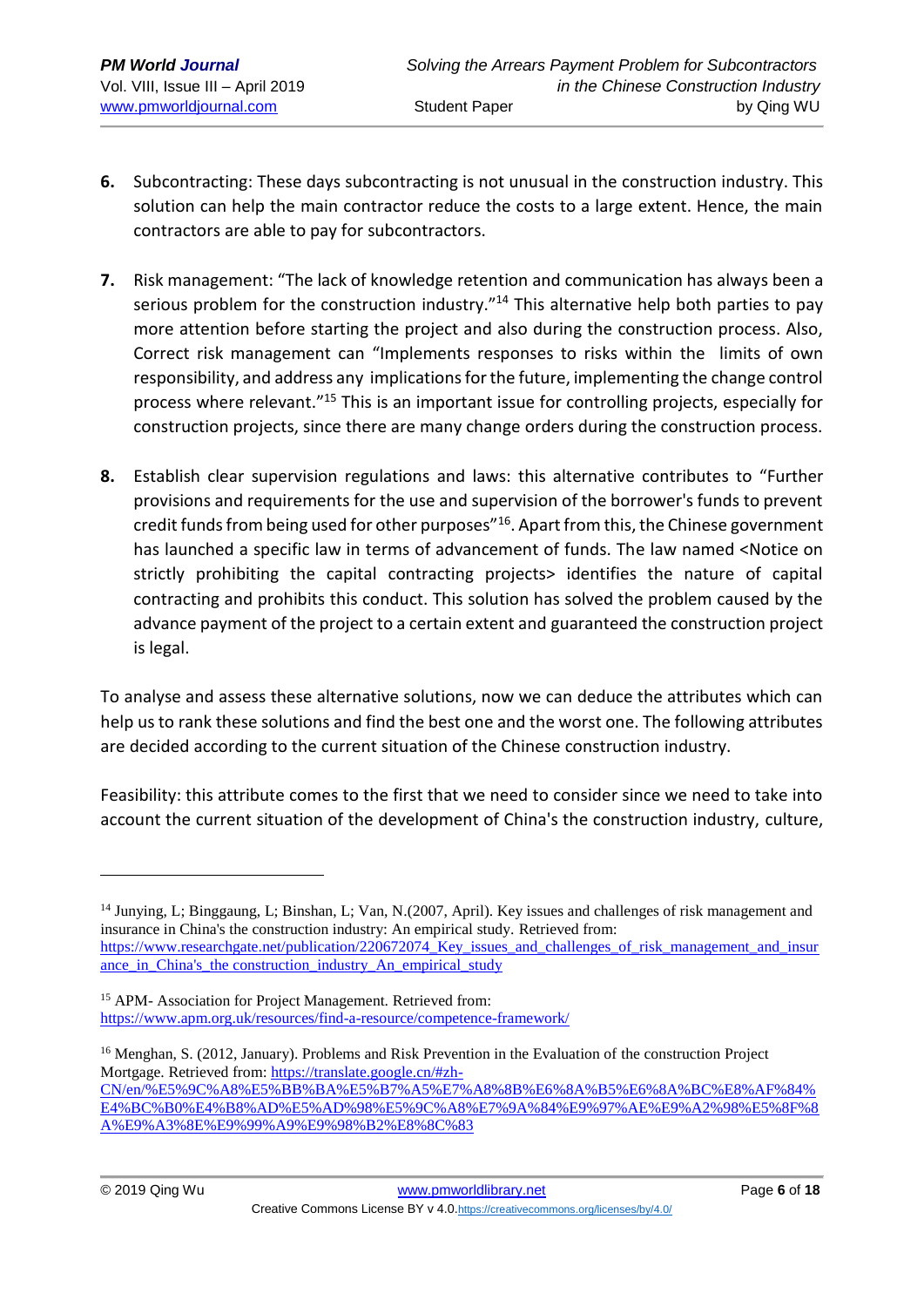and the construction market environment. "Feasibility study is to determine the decisive work before the construction project."<sup>17</sup>

Impact on society: this attribute is very important since we need to confirm that some regulations should be reviewed to assess whether they can have a positive impact in the long term. "The Tax Cuts and Jobs Act, approved in late 2017, should have a positive impact on design and the construction companies, as key provisions of the legislation will converge to drive business investment, employment and wages."<sup>18</sup>

Cost-effectiveness: "Every owner wants a cost-effective building." <sup>19</sup> This attribute is crucial for both parties (project owners and contractors). As we mentioned before, some contractors promise owners to advance funding to get the bid, which can be easily used by owners to achieve the purpose of delaying payment.

Mandatory: due to the complex construction environment, it is impossible to demand owners to obey conventional terms if these terms are not launched by the government. "Compliance to them is mandatory by law whereas noncompliance is punishable". 20

Risk assessment: this attribute plays an indispensable part in project management. And "risk assessment processes of the construction project describe the work of all project life cycle".<sup>21</sup>

### **Step 3: Multi-attribute decision making**

We choose these four attributes because they are should be considered when taking actions to resolve the arrears payment problem. In order to assess these four attributes, we are going to use non-compensatory model. This method uses a Pair-Wise comparison of attributes, "it

<sup>1</sup> <sup>17</sup> Feasibility study report. Retrieved from:

[https://baike.baidu.com/item/%E5%8F%AF%E8%A1%8C%E6%80%A7%E7%A0%94%E7%A9%B6%E6%8A%](https://baike.baidu.com/item/%E5%8F%AF%E8%A1%8C%E6%80%A7%E7%A0%94%E7%A9%B6%E6%8A%A5%E5%91%8A) [A5%E5%91%8A](https://baike.baidu.com/item/%E5%8F%AF%E8%A1%8C%E6%80%A7%E7%A0%94%E7%A9%B6%E6%8A%A5%E5%91%8A)

<sup>18</sup> Brian, G. (2018, March).Tax Reform's Positive Impact on the construction Industry. Retrieved from: [https://the constructionexec.com/article/tax-reforms-positive-impact-on--the-the construction-industry](https://constructionexec.com/article/tax-reforms-positive-impact-on--the-construction-industry)

<sup>19</sup> WBDG Cost-Effective Committee. (2016, November). COST–EFFECTIVE. Retrieved from: <https://www.wbdg.org/design-objectives/cost-effective>

<sup>&</sup>lt;sup>20</sup> Vaibhav, B. (2014, December). Importance of Building By Laws or Building Regulations. Retrieved from: <https://www.linkedin.com/pulse/importance-building-laws-regulations-vaibhav-bhati/>

<sup>21</sup> Edmundas Kazimieras, Z and Zenonas, T and Jolanta, T. (2009, November). Retrieved from: <https://www.tandfonline.com/doi/pdf/10.3846/jcem.2010.03>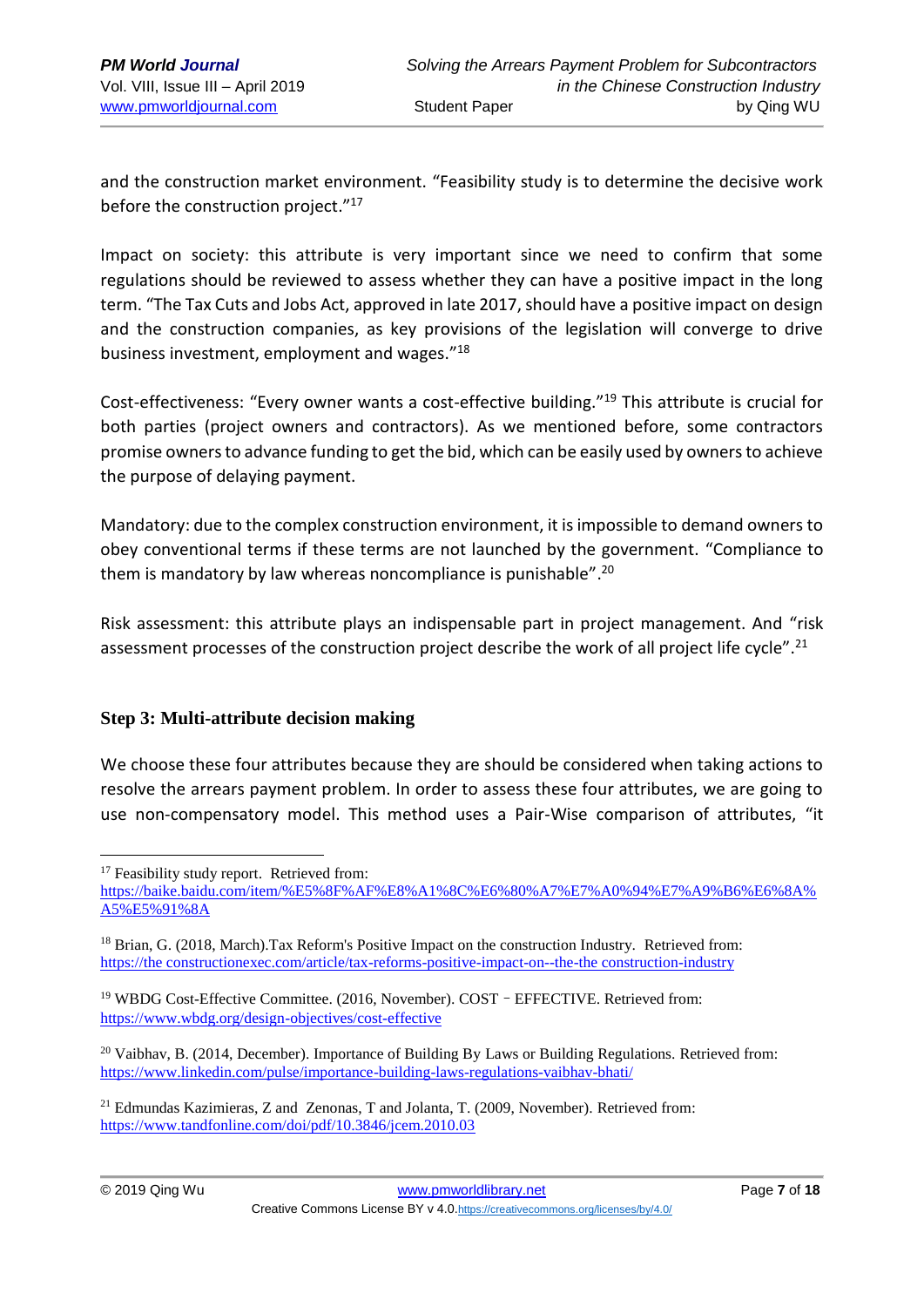## compares each candidate in head-to-head contests, and the candidate with the most points after all the comparisons are finished wins."<sup>22</sup>

|                        | Feasibility | Impact on society Cost effectivness | Mandatory | Risk assessment Ordinal ranking |  |  |
|------------------------|-------------|-------------------------------------|-----------|---------------------------------|--|--|
| Feasibility            |             |                                     |           |                                 |  |  |
| Impact on society      |             |                                     |           |                                 |  |  |
| ∣Cost effectivness‡    |             |                                     |           |                                 |  |  |
| Mandatory              |             |                                     |           |                                 |  |  |
| <b>Risk assessment</b> |             |                                     |           |                                 |  |  |

*Figure 2 a Pair-Wise comparison of attributes<sup>23</sup>*

From this assessment, we can see that the most important attribute is the Risk assessment, and Feasibility is ranked at the second level, then we can see that attributes Mandatory and Costeffectiveness are at the same level flowed by the attribute of Impact on society. Therefore, Impact on society is the worst attributes among them.

### **Step 4: Selection of criteria**

Now we need to use the Muti-Attribute decision-making model to select the criteria in order to accept or reject the alternative solutions. This model is " is to select an appropriate alternative from a finite number of feasible alternatives based on the features of each attribute with respect to every alternative."<sup>24</sup> In the model, we used three colors:

Blue: good Purple: medium Gray: bad

<sup>&</sup>lt;sup>22</sup> Maria, A. (2018, April). The Pairwise Comparison Method in Elections. Retrieved from: <https://study.com/academy/lesson/the-pairwise-comparison-method-in-elections.html>

<sup>&</sup>lt;sup>23</sup> By Author

<sup>&</sup>lt;sup>24</sup> Yonghuang, L; Pin-Chan, L; Hsin, T. (2008, November).Dynamic multi-attribute decision making model with grey number evaluations. Retrieved from: <https://www.sciencedirect.com/science/article/pii/S0957417407003910>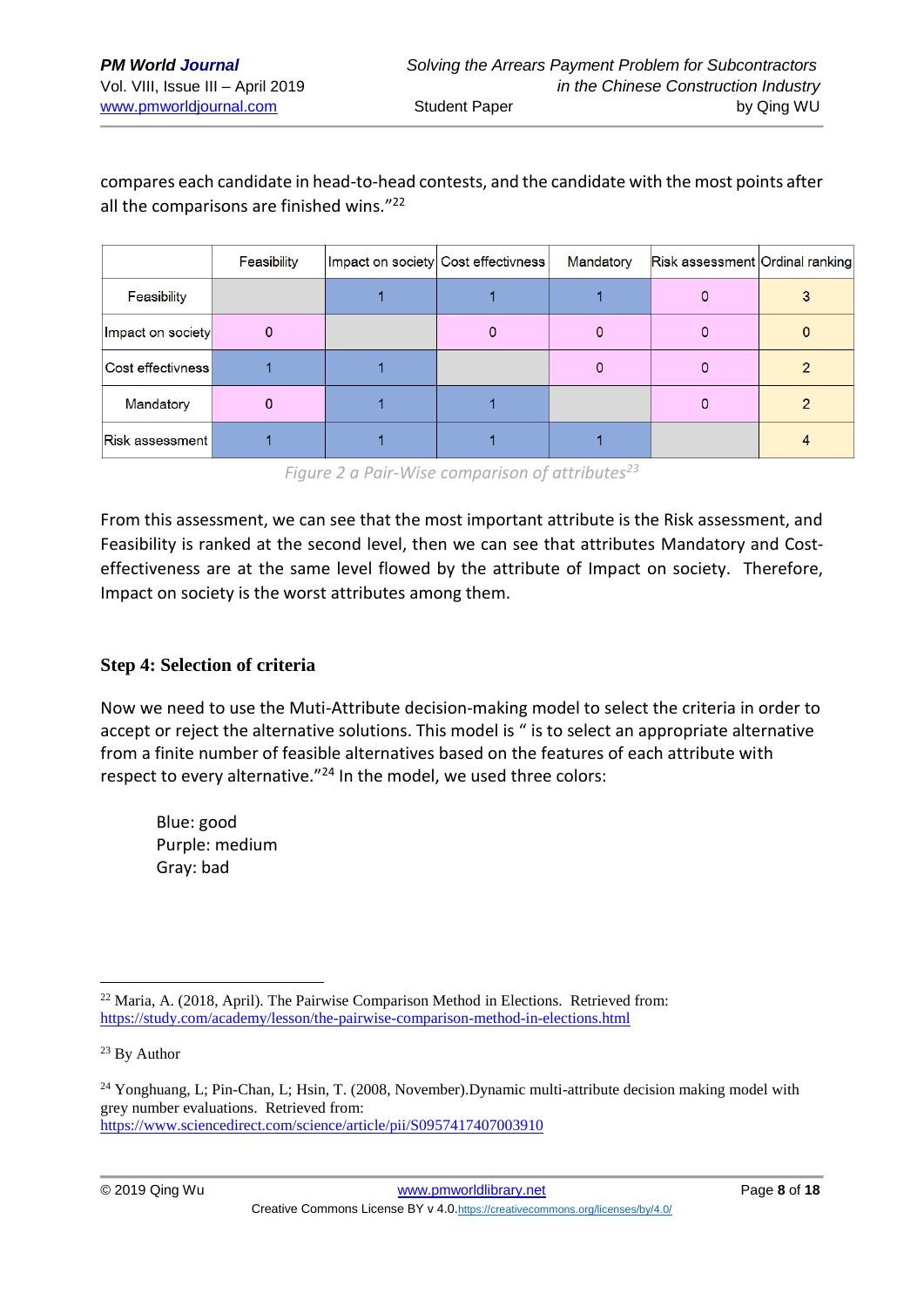|                        | Offering Cash Discount Adding Penalties Rent equipment Advance deposit In time Delivery Subcontracting Risk managem Laws |      |        |        |      |      |         |      |
|------------------------|--------------------------------------------------------------------------------------------------------------------------|------|--------|--------|------|------|---------|------|
| Feasibility            | high                                                                                                                     | high | high   | medium | high | high | high    | high |
| <b>Impact</b>          | medium                                                                                                                   | high | medium | high   | fair | high | Imedium | high |
| Cost effectivenesshigh |                                                                                                                          | low  | high   | fair   | high | high | medium  | llow |
| <b>Mandatory</b>       | low                                                                                                                      | llow | llow   | llow   | llow | llow | llow    | high |
| <b>Risk assessment</b> | medium                                                                                                                   | high | medium | high   | fair | high | high    | fair |

*Figure 3 Matrix analysis<sup>25</sup>*

|                           | Offering Cash Discount Adding Penalties Rent equipment Advance deposit In time Delivery Subcontracting Risk managem Laws |     |     |     |     |     |     |
|---------------------------|--------------------------------------------------------------------------------------------------------------------------|-----|-----|-----|-----|-----|-----|
| <b>Feasibility</b>        |                                                                                                                          |     |     | 0.6 |     |     |     |
| <b>Impact</b>             | 0.6                                                                                                                      |     | 0.5 |     | 0.5 | 0.8 |     |
| <b>Cost effectiveness</b> |                                                                                                                          |     |     | 0.3 |     | 0.9 |     |
| <b>Mandatory</b>          |                                                                                                                          |     |     |     |     |     |     |
| <b>Risk assessment</b>    | 0.5                                                                                                                      | 0.9 |     |     | 0.8 |     | 0.2 |
| <b>Total</b>              | 3.1                                                                                                                      | 2.9 | 3.2 | 2.9 | 3.3 | 3.7 | 3.2 |

*Figure 4 Matrix analysis<sup>26</sup>*

Through this analysis, we can easily find that a score<2.9 will be eliminated from the alternative solutions. Therefore, Advance deposit and Adding Late Payment Penalties will be eliminated. Subcontracting is the best solution among them and the figure is 4. Risk management and Just in time deliveries also have a relatively high score, so they are good solutions to prevent the arrears payment problem.

### **FINDINGS**

### **Step 5: Summarize**

Now, we are going to summarize the decision-making process that we did in step three and step four through using the method additive weighting technique. This method allows us to " calculate an evaluation score for each alternative by multiplying the scaled value given to the alternative of that attribute with the weights of relative importance directly assigned by

<sup>&</sup>lt;sup>25</sup> By Author

<sup>&</sup>lt;sup>26</sup> By Author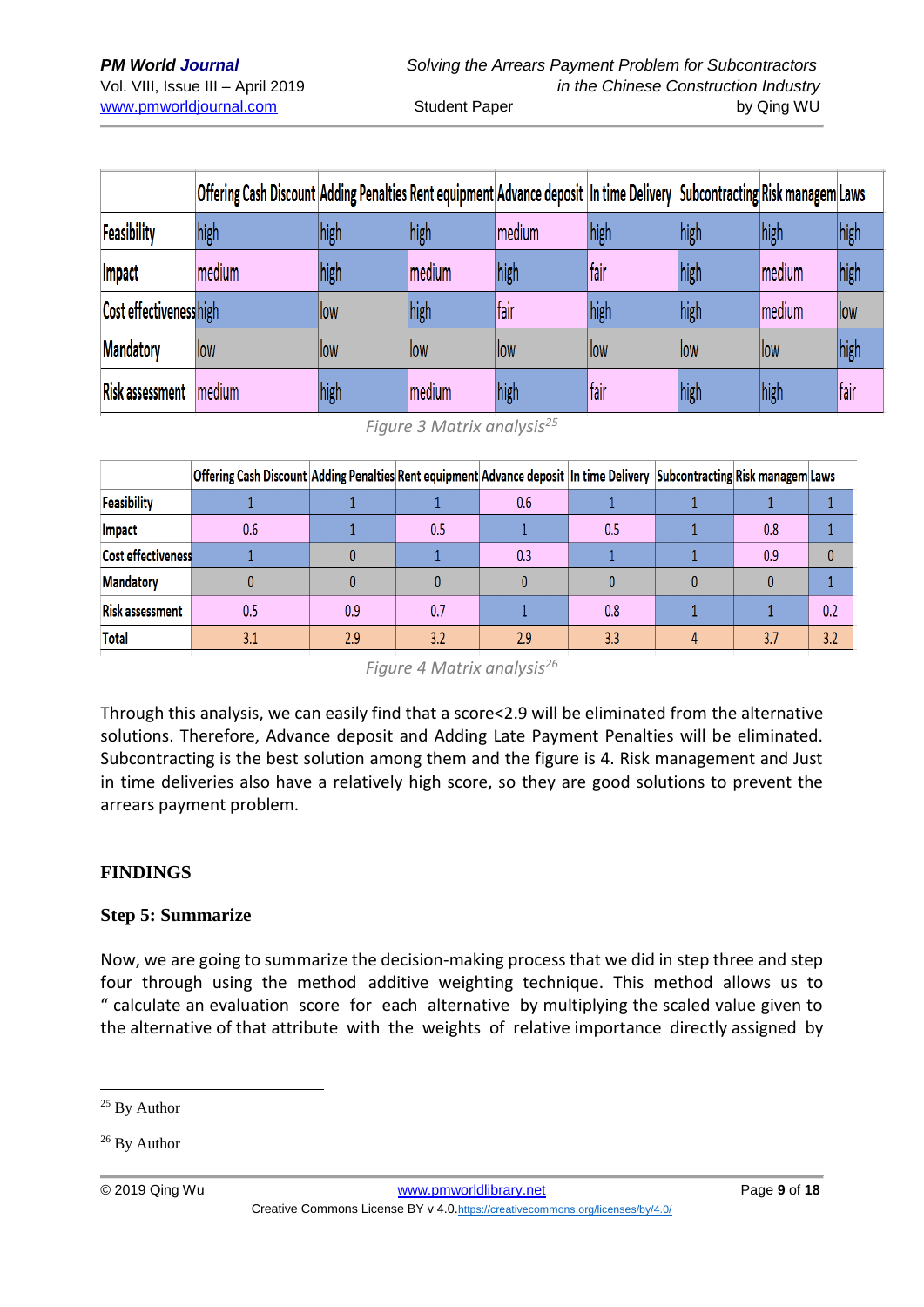decision maker followed by summing of the products for all criteria."<sup>27</sup> Since we have already eliminated one alternative solution at step 4, we will focus on the remaining seven solutions.

|                      | <b>STPE 1</b>    | <b>STEP 2</b>         |     |           | Cash discount Rent equipment |           | In time delivery |           |  |           | Subcontracting Risk management |             | Laws                     |             |
|----------------------|------------------|-----------------------|-----|-----------|------------------------------|-----------|------------------|-----------|--|-----------|--------------------------------|-------------|--------------------------|-------------|
|                      | Relative ranking | Normalized weight (B) |     | $(A)*(B)$ | $ D\rangle$                  | $(A)*(D)$ | (E)              | $(A)*(E)$ |  | $(A)*(F)$ | (G)                            | $ (A)*(G) $ | $\mathsf{H}(\mathsf{H})$ | $ (A)*(H) $ |
| <b>Feasibility</b>   |                  | 0.3                   |     | 0.3       |                              | 0.3       |                  | 0.3       |  | 0.3       |                                | 0.3         |                          | 0.3         |
| Impact               |                  |                       | 0.6 |           | 0.5                          |           | 0.5              |           |  |           | 0.8                            |             |                          |             |
| Cost effective       |                  | 0.2                   |     | 0.2       |                              | 0.2       |                  | 0.2       |  | 0.2       | 0.9                            | 0.18        | 0                        |             |
| <b>Mandatory</b>     |                  | 0.2                   | 0   |           |                              |           |                  |           |  |           |                                |             |                          | 0.2         |
| <b>Risk assessme</b> |                  | 0.4                   | 0.5 | 0.2       |                              | 0.28      | 0.8              | 0.32      |  | 0.4       |                                | 0.4         | 0.2                      | 0.08        |
| <b>Total</b>         |                  | 1.1                   |     |           |                              | 0.78      |                  | 0.82      |  | 0.9       |                                | 0.88        |                          | 0.58        |

*Figure 5 Additive Weighting Technique<sup>28</sup>*

Therefore, this method helps us to confirm that what we did in step 3 and step 4. Subcontracting is the best solution to avoid arrears payment problem in the Chinese construction industry followed by Risk management and In time deliveries.

### **Step 6: Applying the criteria**

Now, we can rank our alternatives from the best to the worst.

<sup>1</sup> <sup>27</sup> Alireza, A and Majid, M and Rosnah Modh, Y. (2010, December). Simple Additive Weighting approach to Personnel Selection problem. Retrieved from:

[https://www.researchgate.net/publication/285828294\\_Simple\\_Additive\\_Weighting\\_Approach\\_to\\_Personnel\\_Select](https://www.researchgate.net/publication/285828294_Simple_Additive_Weighting_Approach_to_Personnel_Selection_Problem) [ion\\_Problem](https://www.researchgate.net/publication/285828294_Simple_Additive_Weighting_Approach_to_Personnel_Selection_Problem)

<sup>28</sup> By Author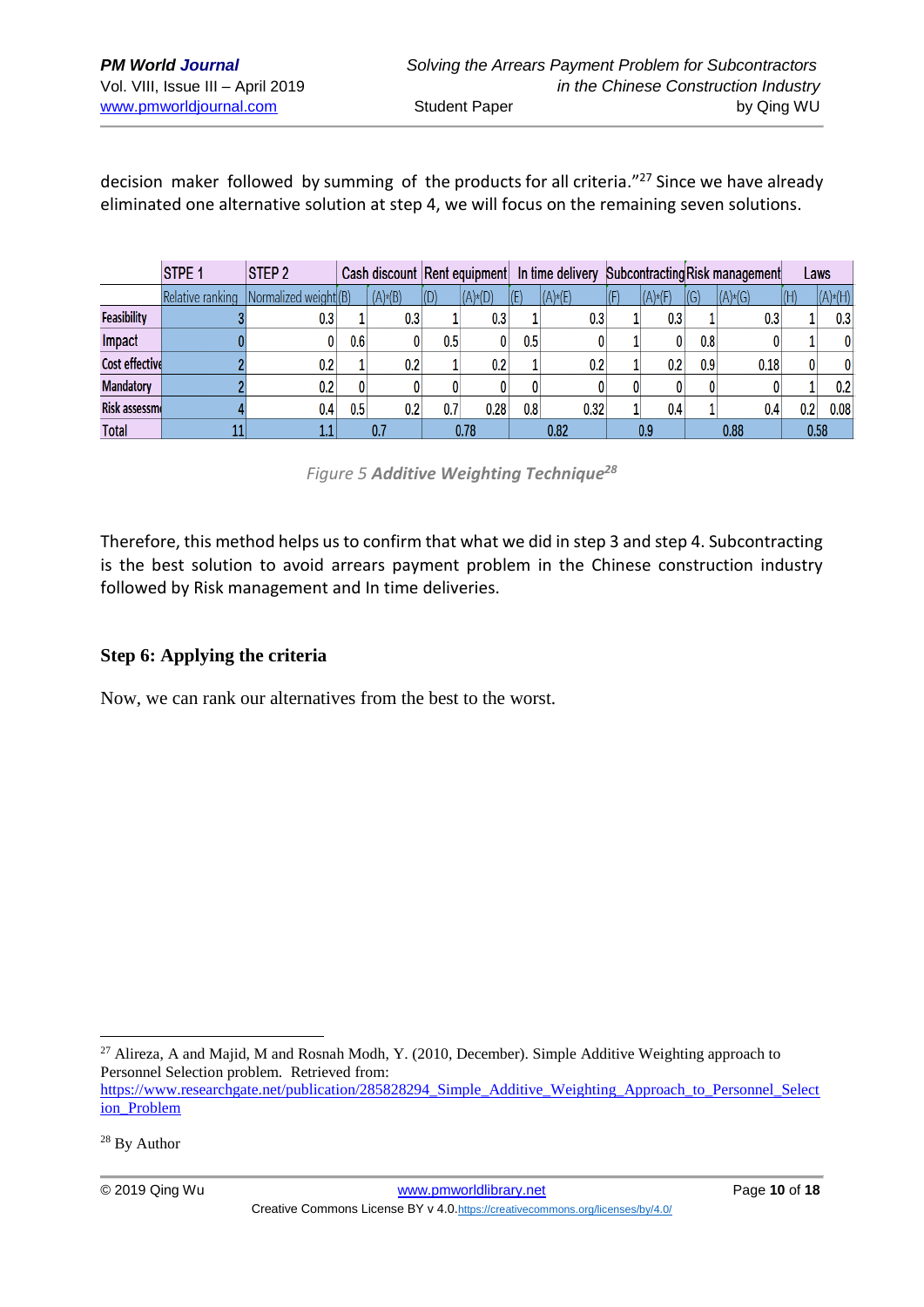

*Figure 6: Ranking list<sup>29</sup>*

Thanks to the additive weighting technique and the ranking list, we now can clearly understand which solution is the best one, and which one has to be eliminated from our analysis. We eliminate the alternative of Advance deposit and Adding Late Payment Penalties. Although Advance deposit is perfectly suitable for the construction industry and provides contractors with guarantees. Nevertheless, it is difficult to implement this method in China due to the completely opposite market situation as we introduced before. For the solution of Adding Late Payment Penalties, actually, it is the same situation for the last solution. In China, "there are much more contractors than owners<sup>"30</sup>, so not many owners will accept this treaty.

We recommend using the highest rated solution Subcontracting and the following three Risk management, In time delivery. These three solutions can be implemented relatively easily. And through using them, both owners and contractors can reduce costs and help to manage risks during the construction process.

The alternative of Subcontracting is a better choice by 108% compared to Risk management and 121.2% compared to In-time delivery.

Now, we are going to illustrate why subcontracting coming to the first solution. Subcontracting is to be the best way to avoid even resolve the payment problem. A complicated the construction

<sup>29</sup> By Author

<sup>30</sup> Liuwang, T. (2017, August). What are the reasons for the arrears of the construction? Retrieved from: <https://zhidao.baidu.com/question/621803352512684332.html>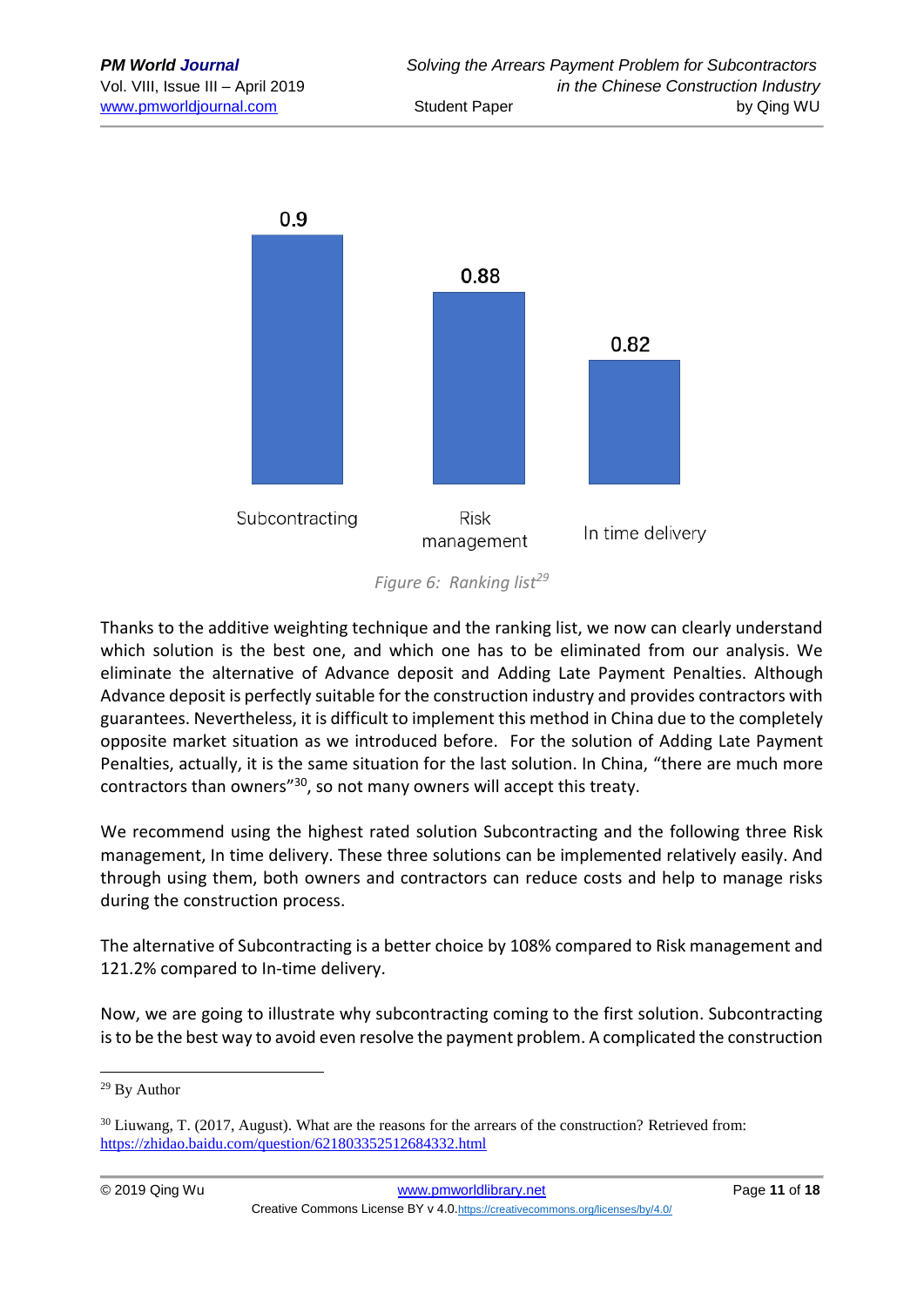industry has been made by a great number of traders from different specializations. "To overcome the demand on special expertise, advanced equipment, and huge investment cost, letting out work to subcontractors has been a norm in the construction industry".<sup>31</sup> what's more, "Reducing costs is undeniably subcontracting's greatest and most obvious benefit".  $32$ 

We all know that cash flow is everything for the construction project. Subcontracting only occurs when you need it, which means that contractors do not need to pay for substantial wages, employment insurance and social benefits from their revenues, 12 months a year. So this method is cost-effectiveness for owners and also contractors can have enough cash flows to pay for employees. Apart from this, by the fact that contractors hiring experts, they do not need to worry too much about the equipment resources and the quality of the whole project. "you know the work you're entrusting to the external resource person will be well done, without having to worry that you'll need to redo part of the work afterward".<sup>33</sup> Meeting clients' quality requirement within the deadline is really important for receiving revenues.

#### **Step 7: Demonstration**

Now that we have made our choice about the best solution of arrears payment --- Subcontracting. Therefore, we can conduct a Pareto analysis in order to analyse the effect of Subcontracting when resolving the arrears payment problem. "conduct a Pareto analysis can measure and compare the impact of changes that take place in an organization."<sup>34</sup>

<sup>&</sup>lt;sup>31</sup> Yoke-Lian, L and Hassim, S and Muniandy, R and Teik-Hua, L. (2012, August). Review of Subcontracting Practice in the construction Industry. Retrieved from: <http://www.ijetch.org/papers/406-P013.pdf>

 $32$  Emilie, F. (2016, May). What are the Benefits of Subcontracting? Retrieved from: <https://blog.cognibox.com/en/blog/benefits-subcontracting>

<sup>&</sup>lt;sup>33</sup> Emilie, F. (2016, May). What are the Benefits of Subcontracting? Retrieved from: <https://blog.cognibox.com/en/blog/benefits-subcontracting>

<sup>34</sup> Dora, D. (2017, September). What Are the Benefits of Pareto Analysis?. Retrieved from: <https://bizfluent.com/list-6744752-benefits-pareto-analysis-.html>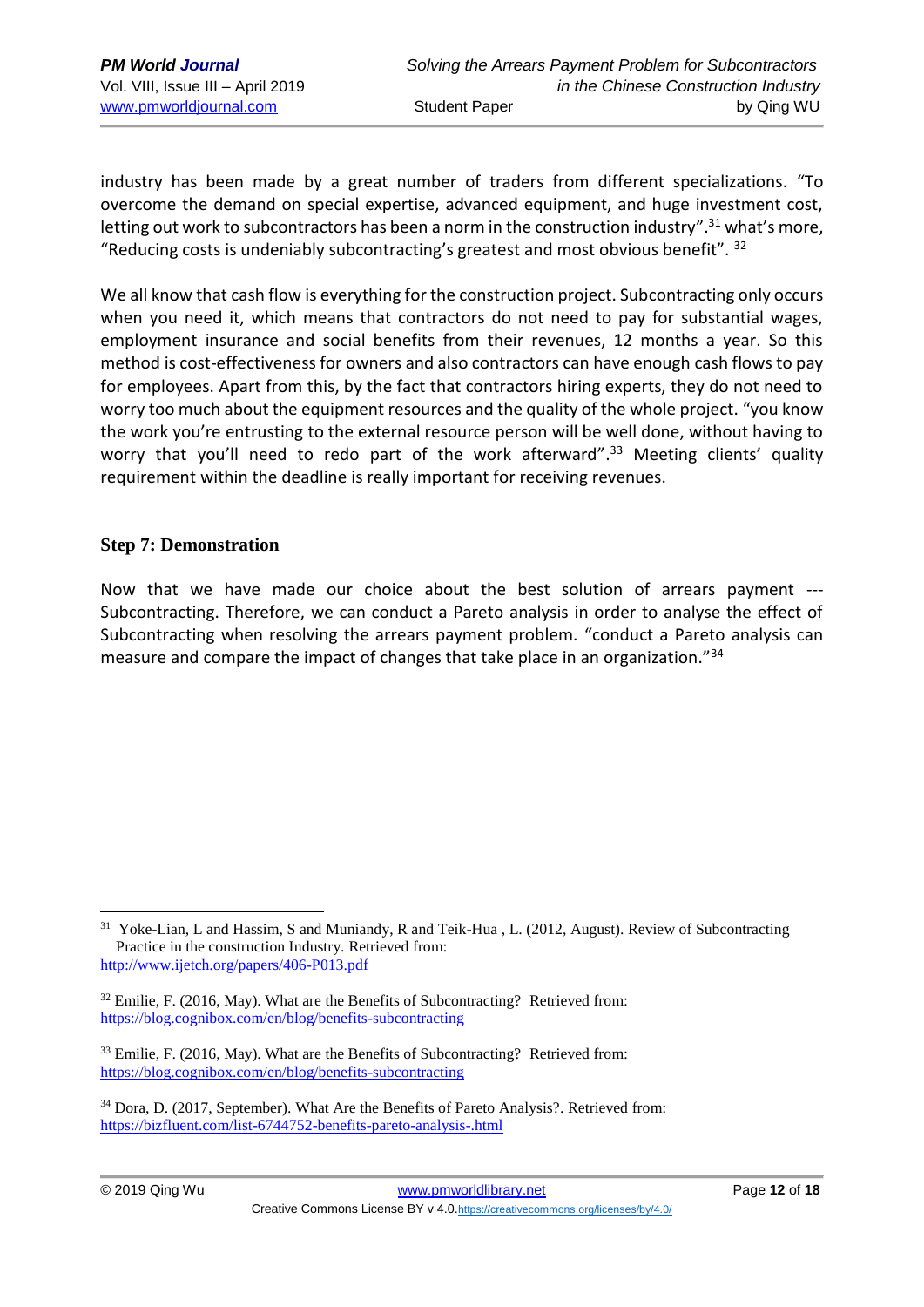

#### *Figure 7 Pareto analysis without subcontracting<sup>35</sup>*

In the first analysis, we can see that without subcontracting, arrears payment caused highly impacts on contractors, project completion time, a project's quality, disputes, and costs. And there is no doubt that contractors are the main victim.

Now, we let's see the changes after implementing the alternative solution of subcontracting.

<u>.</u>

<sup>&</sup>lt;sup>35</sup> By Author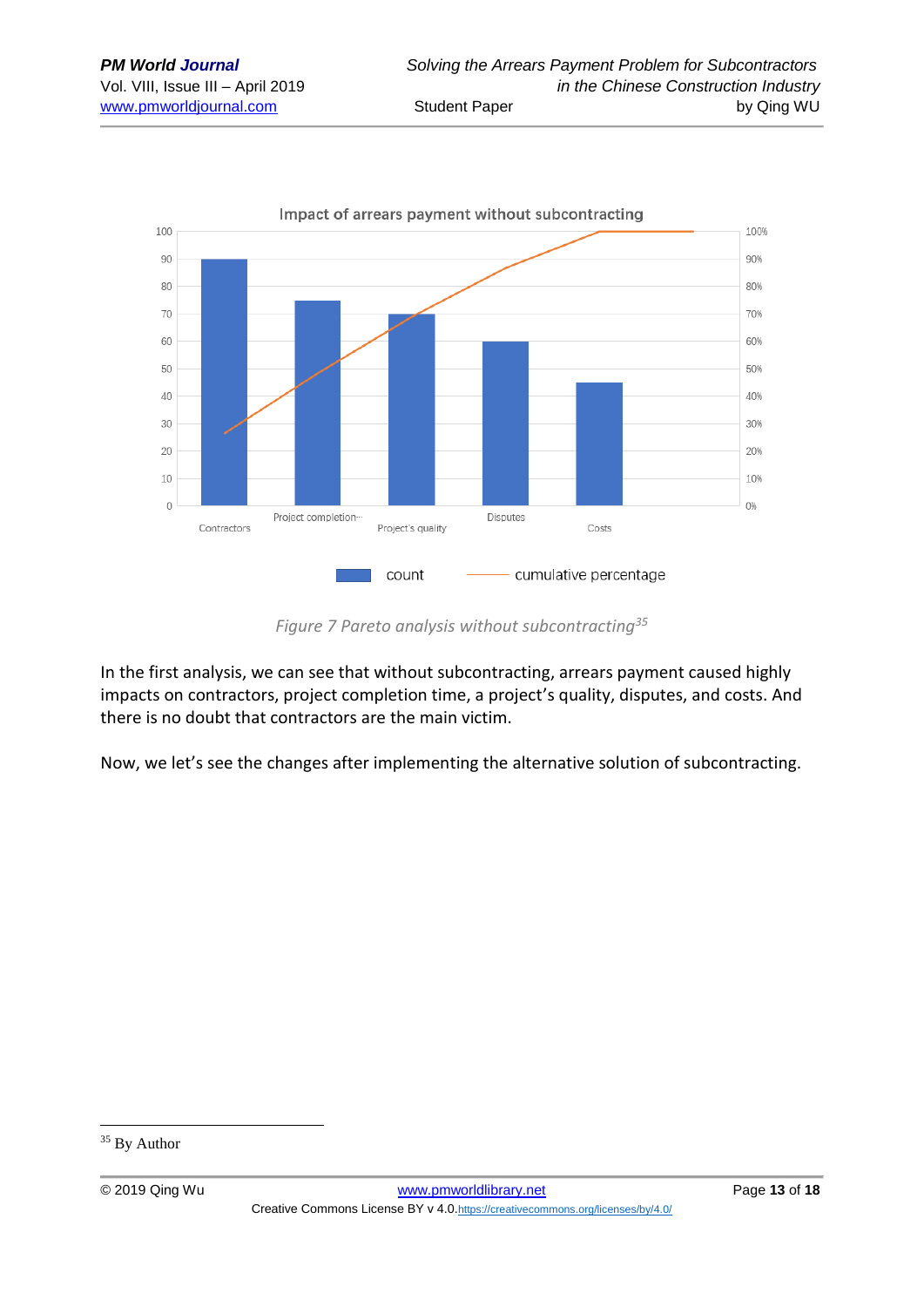

#### *Figure 8 Pareto analysis with subcontracting<sup>36</sup>*

From the above picture we can see that when using Subcontracting, the impacts in terms of contractors, project completion time, project's quality, disputes, and costs have dropped significantly. Professional staff and a large reduction in expenditures make the entire construction project go smoothly, and the costs of whole projects are declined a lot.

### **CONCLUSION**

Form this study, it may be concluded that the deficiency of credit system, public/ quasi-public projects and unreasonable demand for advancing funds are the leading causes of arrears payment problem from the perspective of owners.

In order to avoid and prevent this situation, through analyzing we have highlighted some alternative solutions, including offering the cash discount, adding late payment penalties, rent equipment, advance deposit, in time deliveries, subcontracting, risk management and establish relative regulations & laws. We have explained each solution and assessed each of them. After the assessment, we have eliminated two alternatives (adding late payment penalties and advance deposit), which are not very suitable for current situations of the Chinese construction industry. Obviously, every alternative we chose is depending on the major reasons causing the

<u>.</u>

<sup>36</sup> By Author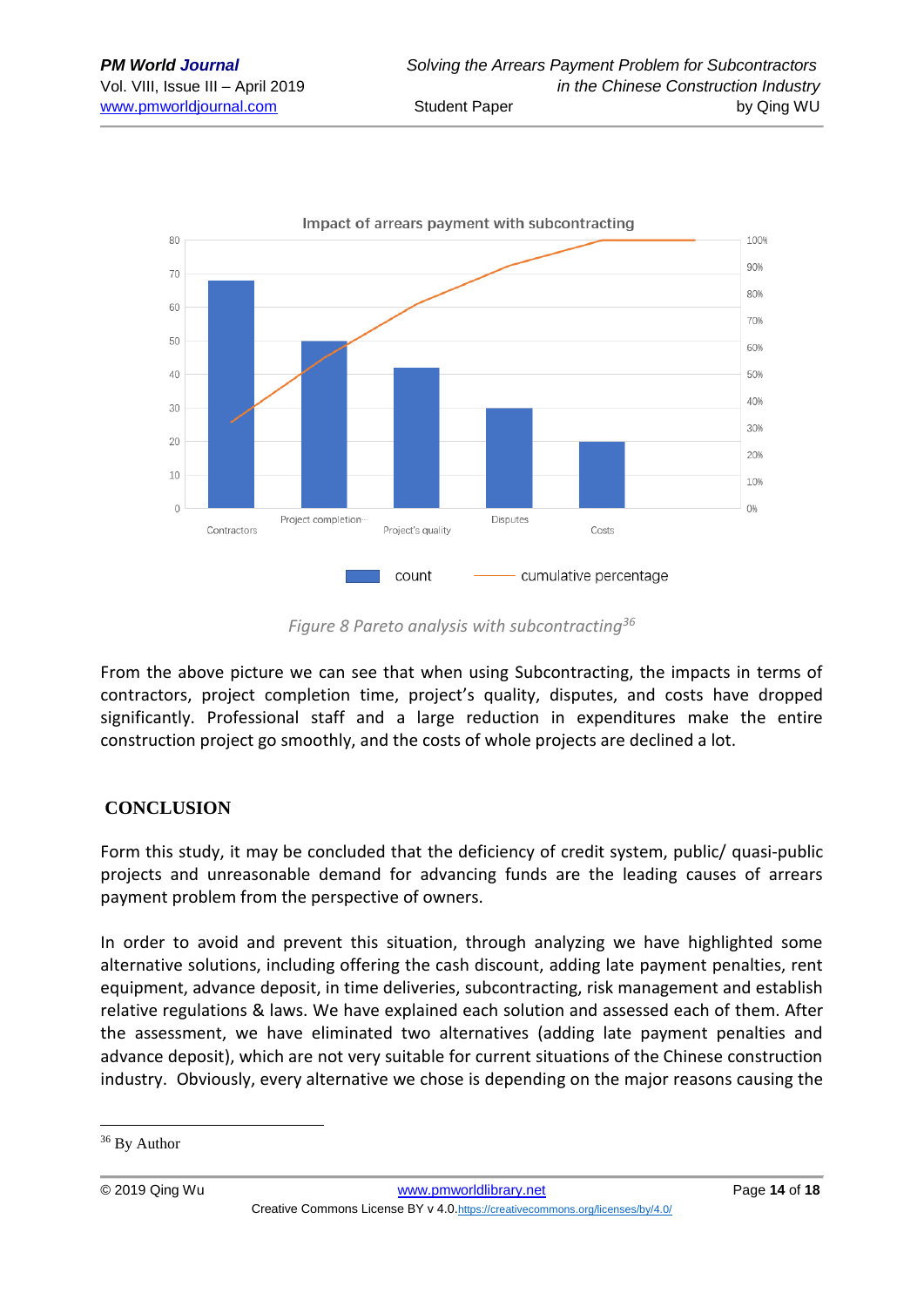payment problem, and the three ways we recommend are subcontracting, risk management and in time deliveries. "Payment has been referred to as the lifeblood of the construction industry due to contractors' inherent nature that takes relatively long durations and large amounts of money to complete"<sup>37</sup>. therefore, when we consider alternative solutions we should take into account contractors' interests. After all, we can say that "efficient and timely payment in the construction industry is a major factor leading to a project's success".<sup>38</sup>

#### **BIBLIOGRAPHY**

- 1. Wu, H. (2007, April). The Solving Mechanism Research on the Payment Default in the construction Field. Retrieved from: [http://kreader.cnki.net/Kreader/CatalogViewPage.aspx?dbCode=CMFD&filename=2007179715](http://kreader.cnki.net/Kreader/CatalogViewPage.aspx?dbCode=CMFD&filename=2007179715.nh&tablename=CMFD2007&compose=&first=1&uid=WEEvREcwSlJHSldTTEYzVDhsOWkyUFpwRG1NWjJiSk1BWG5Qb0V4cmVqZz0=$9A4hF_YAuvQ5obgVAqNKPCYcEjKensW4IQMovwHtwkF4VYPoHbKxJw) [.nh&tablename=CMFD2007&compose=&first=1&uid=WEEvREcwSlJHSldTTEYzVDhsOWkyUFpw](http://kreader.cnki.net/Kreader/CatalogViewPage.aspx?dbCode=CMFD&filename=2007179715.nh&tablename=CMFD2007&compose=&first=1&uid=WEEvREcwSlJHSldTTEYzVDhsOWkyUFpwRG1NWjJiSk1BWG5Qb0V4cmVqZz0=$9A4hF_YAuvQ5obgVAqNKPCYcEjKensW4IQMovwHtwkF4VYPoHbKxJw) [RG1NWjJiSk1BWG5Qb0V4cmVqZz0=\\$9A4hF\\_YAuvQ5obgVAqNKPCYcEjKensW4IQMovwHtwkF4](http://kreader.cnki.net/Kreader/CatalogViewPage.aspx?dbCode=CMFD&filename=2007179715.nh&tablename=CMFD2007&compose=&first=1&uid=WEEvREcwSlJHSldTTEYzVDhsOWkyUFpwRG1NWjJiSk1BWG5Qb0V4cmVqZz0=$9A4hF_YAuvQ5obgVAqNKPCYcEjKensW4IQMovwHtwkF4VYPoHbKxJw) [VYPoHbKxJw](http://kreader.cnki.net/Kreader/CatalogViewPage.aspx?dbCode=CMFD&filename=2007179715.nh&tablename=CMFD2007&compose=&first=1&uid=WEEvREcwSlJHSldTTEYzVDhsOWkyUFpwRG1NWjJiSk1BWG5Qb0V4cmVqZz0=$9A4hF_YAuvQ5obgVAqNKPCYcEjKensW4IQMovwHtwkF4VYPoHbKxJw)
- 2. Shenzhen, F. (2018, May). The reasons for arrears payment. Retrieved from: <https://wenku.baidu.com/view/6b3d20174a35eefdc8d376eeaeaad1f34793114f.html>
- 3. Jing H, Hongsheng Y. (2017, January). Viewing Some Defects of China's "Architectural Law" from the Legislative Status of the construction Industry Legal System and Its Perfection. Retrieved from: <https://wenku.baidu.com/view/24e21fec0342a8956bec0975f46527d3240ca6b4.html>
- 4. Jinghu T. (2017, November). Major problems in the construction market. Retrieved from: [https://www.sohu.com/a/204725256\\_574581](https://www.sohu.com/a/204725256_574581)
- 5. Wu, J. Payment problems and regulatory responses in the construction industry. Retrieved from: [https://www.academia.edu/3690284/Payment\\_problems\\_and\\_regulatory\\_responses\\_in\\_the\\_t](https://www.academia.edu/3690284/Payment_problems_and_regulatory_responses_in_the_construction_industry) he construction industry
- 6. G OFORI. Challenges of the construction Industries in Developing Countries: Lessons from Various Countries. Retrieved from: <https://www.irbnet.de/daten/iconda/CIB8937.pdf>
- 7. Dayanand, N, Padman, R. (2001, December). Project Contracts and Payment Schedules: The Client's Problem. Retrieved from: <https://pubsonline.informs.org/doi/abs/10.1287/mnsc.47.12.1654.10242?journalCode=mnsc>

<sup>&</sup>lt;sup>37</sup> Kwame Boateng, A. (2011, September). The Effect of Delayed Payment on Cash Flow Forecasting of Ghanaian Road Contractors.<http://dspace.knust.edu.gh/bitstream/123456789/4202/1/Kwame%20Boateng%20Thesis.pdf>

<sup>38</sup> IBID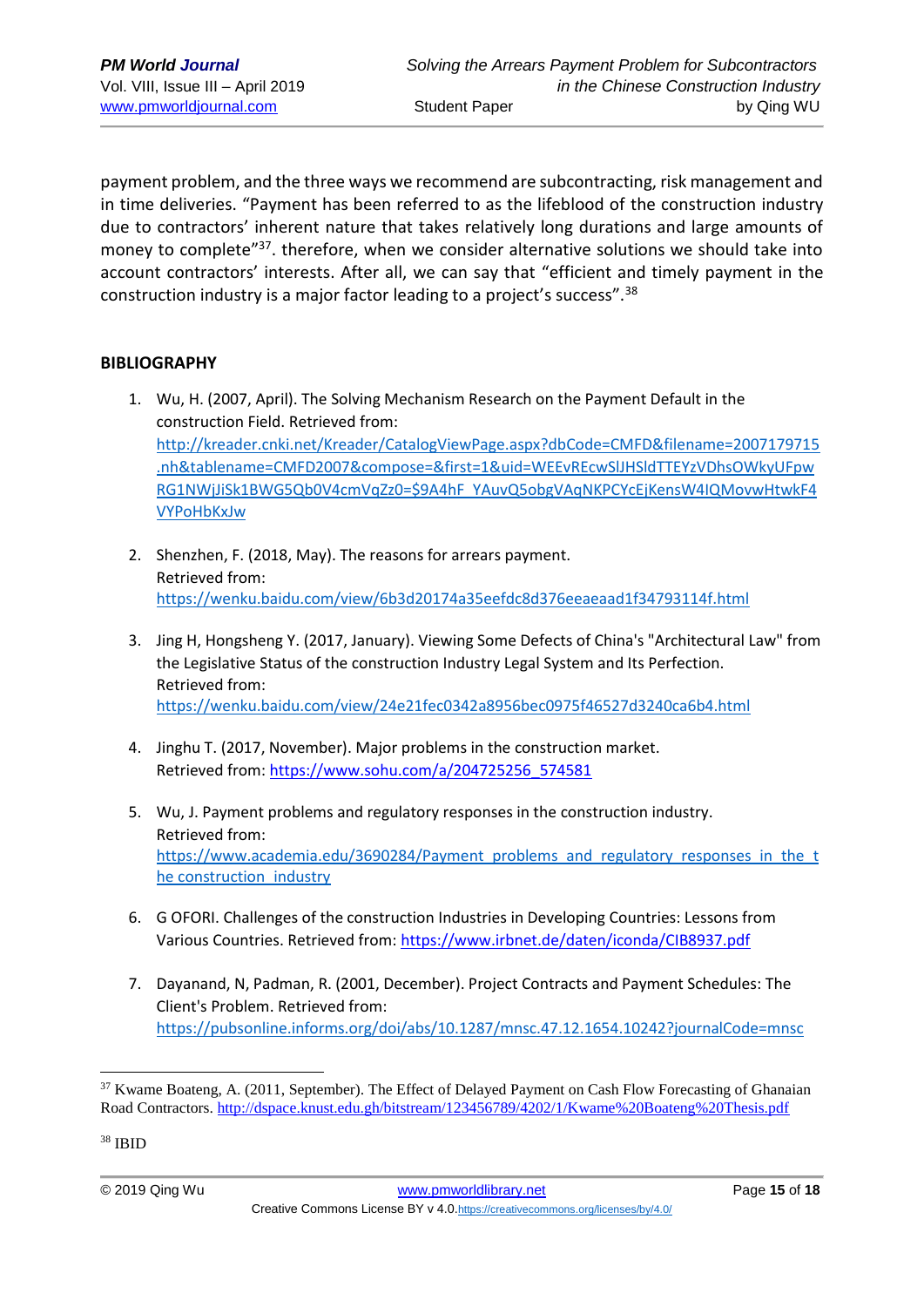- 8. Kimms, A. (2007, December). On the amount and timing of project payments with hints to customary contracting in Germany. Retrieved from: [http://www.scielo.br/scielo.php?script=sci\\_arttext&pid=S0104-530X2007000300002](http://www.scielo.br/scielo.php?script=sci_arttext&pid=S0104-530X2007000300002)
- 9. Farid Maloni BEng. MEng. Project Management, Earned Value and Prompt Payment Practices Observed from the View of Islamic Syariah Law. Retrieved from: [http://www.mgmt](http://www.mgmt-technologies.com/shariah%20law%20and%20EVM.pdf)[technologies.com/shariah%20law%20and%20EVM.pdf](http://www.mgmt-technologies.com/shariah%20law%20and%20EVM.pdf)
- 10. Liuwang, T. (2017, August). What are the reasons for the arrears of the construction. Retrieved from: [https://translate.google.cn/#zh-](https://translate.google.cn/#zh-CN/en/%E6%8B%96%E6%AC%A0%E5%B7%A5%E7%A8%8B%E6%AC%BE%E7%9A%84%E5%8E%9F%E5%9B%A0%E6%9C%89%E5%93%AA%E4%BA%9B)[CN/en/%E6%8B%96%E6%AC%A0%E5%B7%A5%E7%A8%8B%E6%AC%BE%E7%9A%84%E5%8E%](https://translate.google.cn/#zh-CN/en/%E6%8B%96%E6%AC%A0%E5%B7%A5%E7%A8%8B%E6%AC%BE%E7%9A%84%E5%8E%9F%E5%9B%A0%E6%9C%89%E5%93%AA%E4%BA%9B) [9F%E5%9B%A0%E6%9C%89%E5%93%AA%E4%BA%9B](https://translate.google.cn/#zh-CN/en/%E6%8B%96%E6%AC%A0%E5%B7%A5%E7%A8%8B%E6%AC%BE%E7%9A%84%E5%8E%9F%E5%9B%A0%E6%9C%89%E5%93%AA%E4%BA%9B)
- 11. Shi, L. (2018, October). What are the legal provisions for arrears. Retrieved from: <http://www.64365.com/zs/705691.aspx>
- 12. Hou, J. (2012, October). Real Right Law of People's Republic of China. Retrieved from: <https://wenku.baidu.com/view/648354fd0242a8956bece4b6.html?pn=50>
- 13. Dan, M. (2018, January). 10 Ways to Improve Cash Flow. Retrieved from: [https://www.investopedia.com/articles/personal-finance/061215/10-ways-improve-cash](https://www.investopedia.com/articles/personal-finance/061215/10-ways-improve-cash-flow.asp)[flow.asp](https://www.investopedia.com/articles/personal-finance/061215/10-ways-improve-cash-flow.asp)
- 14. European Union. (2018, September). Late payment. Retrieved from: [https://europa.eu/youreurope/business/finance-funding/making-receiving-payments/late](https://europa.eu/youreurope/business/finance-funding/making-receiving-payments/late-payment/index_en.htm)[payment/index\\_en.htm](https://europa.eu/youreurope/business/finance-funding/making-receiving-payments/late-payment/index_en.htm)
- 15. Dan, M. (2018, January). 10 Ways to Improve Cash Flow. Retrieved from: [https://www.investopedia.com/articles/personal-finance/061215/10-ways-improve-cash](https://www.investopedia.com/articles/personal-finance/061215/10-ways-improve-cash-flow.asp)[flow.asp](https://www.investopedia.com/articles/personal-finance/061215/10-ways-improve-cash-flow.asp)
- 16. Firm of Future Team. Retrieved from: https://www.firmofthefuture.com/content/10-effective[cash-flow-management-strategies-for-small-businesses/](https://www.firmofthefuture.com/content/10-effective-cash-flow-management-strategies-for-small-businesses/)
- 17. Junying, L; Binggaung, L; Binshan, L; Van, N.(2007, April). Key issues and challenges of risk management and insurance in China's the construction industry: An empirical study. Retrieved from:

https://www.researchgate.net/publication/220672074 Key issues and challenges of risk ma nagement and insurance in China's the construction industry An empirical study

18. APM- Association for Project Management. Retrieved from: <https://www.apm.org.uk/resources/find-a-resource/competence-framework/>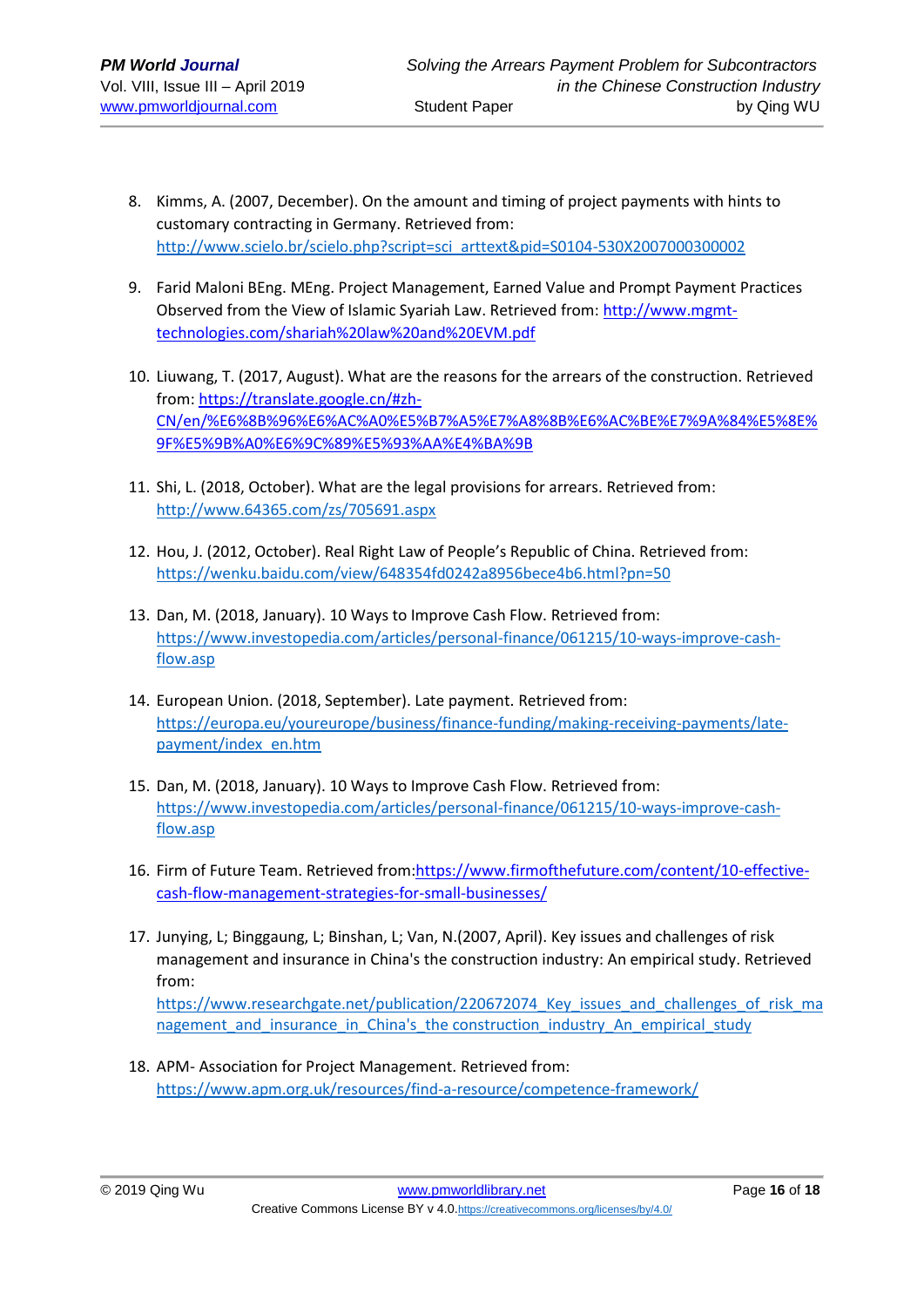- 19. Menghan, S. (2012, January). Problems and Risk Prevention in the Evaluation of the construction Project Mortgage. Retrieved from: [https://translate.google.cn/#zh-](https://translate.google.cn/#zh-CN/en/%E5%9C%A8%E5%BB%BA%E5%B7%A5%E7%A8%8B%E6%8A%B5%E6%8A%BC%E8%AF%84%E4%BC%B0%E4%B8%AD%E5%AD%98%E5%9C%A8%E7%9A%84%E9%97%AE%E9%A2%98%E5%8F%8A%E9%A3%8E%E9%99%A9%E9%98%B2%E8%8C%83)[CN/en/%E5%9C%A8%E5%BB%BA%E5%B7%A5%E7%A8%8B%E6%8A%B5%E6%8A%BC%E8%AF%](https://translate.google.cn/#zh-CN/en/%E5%9C%A8%E5%BB%BA%E5%B7%A5%E7%A8%8B%E6%8A%B5%E6%8A%BC%E8%AF%84%E4%BC%B0%E4%B8%AD%E5%AD%98%E5%9C%A8%E7%9A%84%E9%97%AE%E9%A2%98%E5%8F%8A%E9%A3%8E%E9%99%A9%E9%98%B2%E8%8C%83) [84%E4%BC%B0%E4%B8%AD%E5%AD%98%E5%9C%A8%E7%9A%84%E9%97%AE%E9%A2%98%](https://translate.google.cn/#zh-CN/en/%E5%9C%A8%E5%BB%BA%E5%B7%A5%E7%A8%8B%E6%8A%B5%E6%8A%BC%E8%AF%84%E4%BC%B0%E4%B8%AD%E5%AD%98%E5%9C%A8%E7%9A%84%E9%97%AE%E9%A2%98%E5%8F%8A%E9%A3%8E%E9%99%A9%E9%98%B2%E8%8C%83) [E5%8F%8A%E9%A3%8E%E9%99%A9%E9%98%B2%E8%8C%83](https://translate.google.cn/#zh-CN/en/%E5%9C%A8%E5%BB%BA%E5%B7%A5%E7%A8%8B%E6%8A%B5%E6%8A%BC%E8%AF%84%E4%BC%B0%E4%B8%AD%E5%AD%98%E5%9C%A8%E7%9A%84%E9%97%AE%E9%A2%98%E5%8F%8A%E9%A3%8E%E9%99%A9%E9%98%B2%E8%8C%83)
- 20. Feasibility study report. Retrieved from: [https://baike.baidu.com/item/%E5%8F%AF%E8%A1%8C%E6%80%A7%E7%A0%94%E7%A9%B6](https://baike.baidu.com/item/%E5%8F%AF%E8%A1%8C%E6%80%A7%E7%A0%94%E7%A9%B6%E6%8A%A5%E5%91%8A) [%E6%8A%A5%E5%91%8A](https://baike.baidu.com/item/%E5%8F%AF%E8%A1%8C%E6%80%A7%E7%A0%94%E7%A9%B6%E6%8A%A5%E5%91%8A)
- 21. Junying, L; Binggaung, L; Binshan, L; Van, N.(2007, April). Key issues and challenges of risk management and insurance in China's the construction industry: An empirical study. Retrieved from: https://www.researchgate.net/publication/220672074 Key issues and challenges of risk manag ement and insurance in China's the construction industry An empirical study
- 22. APM- Association for Project Management. Retrieved from: <https://www.apm.org.uk/resources/find-a-resource/competence-framework/>
- 23. Menghan, S. (2012, January). Problems and Risk Prevention in the Evaluation of the construction Project Mortgage. Retrieved from: [https://translate.google.cn/#zh-](https://translate.google.cn/#zh-CN/en/%E5%9C%A8%E5%BB%BA%E5%B7%A5%E7%A8%8B%E6%8A%B5%E6%8A%BC%E8%AF%84%E4%BC%B0%E4%B8%AD%E5%AD%98%E5%9C%A8%E7%9A%84%E9%97%AE%E9%A2%98%E5%8F%8A%E9%A3%8E%E9%99%A9%E9%98%B2%E8%8C%83)[CN/en/%E5%9C%A8%E5%BB%BA%E5%B7%A5%E7%A8%8B%E6%8A%B5%E6%8A%BC%E8%AF%](https://translate.google.cn/#zh-CN/en/%E5%9C%A8%E5%BB%BA%E5%B7%A5%E7%A8%8B%E6%8A%B5%E6%8A%BC%E8%AF%84%E4%BC%B0%E4%B8%AD%E5%AD%98%E5%9C%A8%E7%9A%84%E9%97%AE%E9%A2%98%E5%8F%8A%E9%A3%8E%E9%99%A9%E9%98%B2%E8%8C%83) [84%E4%BC%B0%E4%B8%AD%E5%AD%98%E5%9C%A8%E7%9A%84%E9%97%AE%E9%A2%98%](https://translate.google.cn/#zh-CN/en/%E5%9C%A8%E5%BB%BA%E5%B7%A5%E7%A8%8B%E6%8A%B5%E6%8A%BC%E8%AF%84%E4%BC%B0%E4%B8%AD%E5%AD%98%E5%9C%A8%E7%9A%84%E9%97%AE%E9%A2%98%E5%8F%8A%E9%A3%8E%E9%99%A9%E9%98%B2%E8%8C%83) [E5%8F%8A%E9%A3%8E%E9%99%A9%E9%98%B2%E8%8C%83](https://translate.google.cn/#zh-CN/en/%E5%9C%A8%E5%BB%BA%E5%B7%A5%E7%A8%8B%E6%8A%B5%E6%8A%BC%E8%AF%84%E4%BC%B0%E4%B8%AD%E5%AD%98%E5%9C%A8%E7%9A%84%E9%97%AE%E9%A2%98%E5%8F%8A%E9%A3%8E%E9%99%A9%E9%98%B2%E8%8C%83)
- 24. Feasibility study report. Retrieved from: [https://baike.baidu.com/item/%E5%8F%AF%E8%A1%8C%E6%80%A7%E7%A0%94%E7%A9%B6](https://baike.baidu.com/item/%E5%8F%AF%E8%A1%8C%E6%80%A7%E7%A0%94%E7%A9%B6%E6%8A%A5%E5%91%8A) [%E6%8A%A5%E5%91%8A](https://baike.baidu.com/item/%E5%8F%AF%E8%A1%8C%E6%80%A7%E7%A0%94%E7%A9%B6%E6%8A%A5%E5%91%8A)
- 25. Maria, A. (2018, April). The Pairwise Comparison Method in Elections. Retrieved from: <https://study.com/academy/lesson/the-pairwise-comparison-method-in-elections.html>
- 26. Alireza, A and Majid, M and Rosnah Modh, Y. (2010, December).Simple Additive Weighting approach to Personnel Selection problem. Retrieved from: [https://www.researchgate.net/publication/285828294\\_Simple\\_Additive\\_Weighting\\_Approach](https://www.researchgate.net/publication/285828294_Simple_Additive_Weighting_Approach_to_Personnel_Selection_Problem) to Personnel Selection Problem
- 27. KWAME BOATENG, A. (2011, September). THE EFFECT OF DELAYED PAYMENT ON CASH FLOW FORECASTING OF GHANAIAN ROAD CONTRACTORS. Retrieved from: <http://dspace.knust.edu.gh/bitstream/123456789/4202/1/Kwame%20Boateng%20Thesis.pdf>
- 28. PP, Admin. (2016, January). GUILD OF PROJECT CONTROLS COMPENDIUM and REFERENCE. Retrieved from: [http://www.planningplanet.com/guild/gpccar/introduction-to-managing](http://www.planningplanet.com/guild/gpccar/introduction-to-managing-project-controls)[project-controls](http://www.planningplanet.com/guild/gpccar/introduction-to-managing-project-controls)